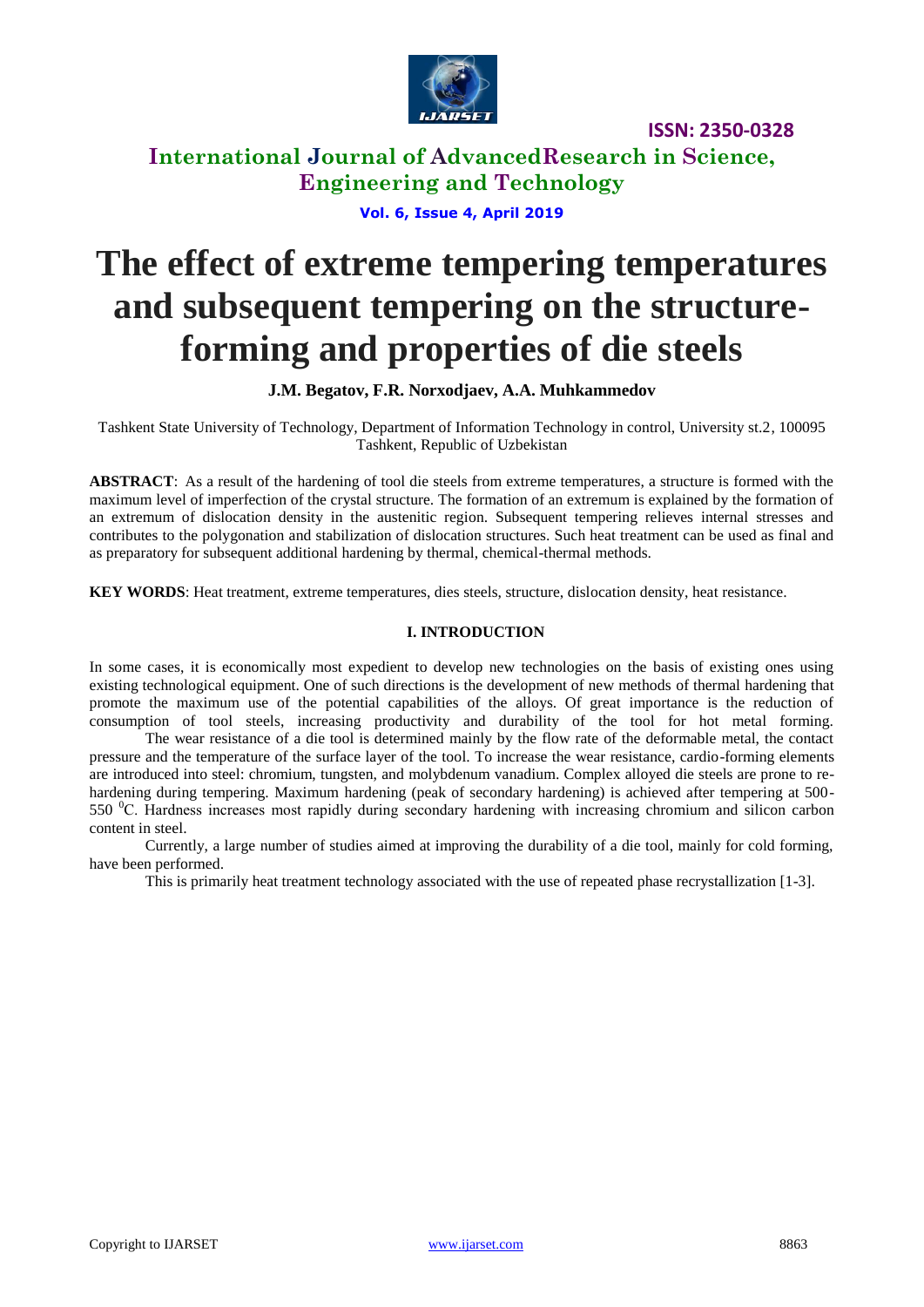

**International Journal of AdvancedResearch in Science, Engineering and Technology**

**Vol. 6, Issue 4, April 2019**



Fig.2. The content of residual austenite after quenching from different temperatures of steel 4XMΦC 1-vacation, 2-holidays 550  $^0C$ , 3-holidays 600  $^0C$ 



The main goal of these works is the grinding of carbide inclusions, their uniform distribution by volume. In this regard, the first phase recrystallization, in order to pre-dissolve the carbides, is carried out with heating to elevated temperatures. It was found that by setting optimal heat treatment conditions, the durability of cold forming dies can be significantly increased.

However, almost all of these works did not concern the formation of the structure of heat-resistant die steels of hot deformation. Hardening of steel from different heating temperatures usually implies an increase in austenitic grain, and when the steel cools, it produces large martensite. The presence of alloying elements somewhat reduces the increase in the intensity of austenitic grain. It is known [4] that the main barrier preventing the growth of austenitic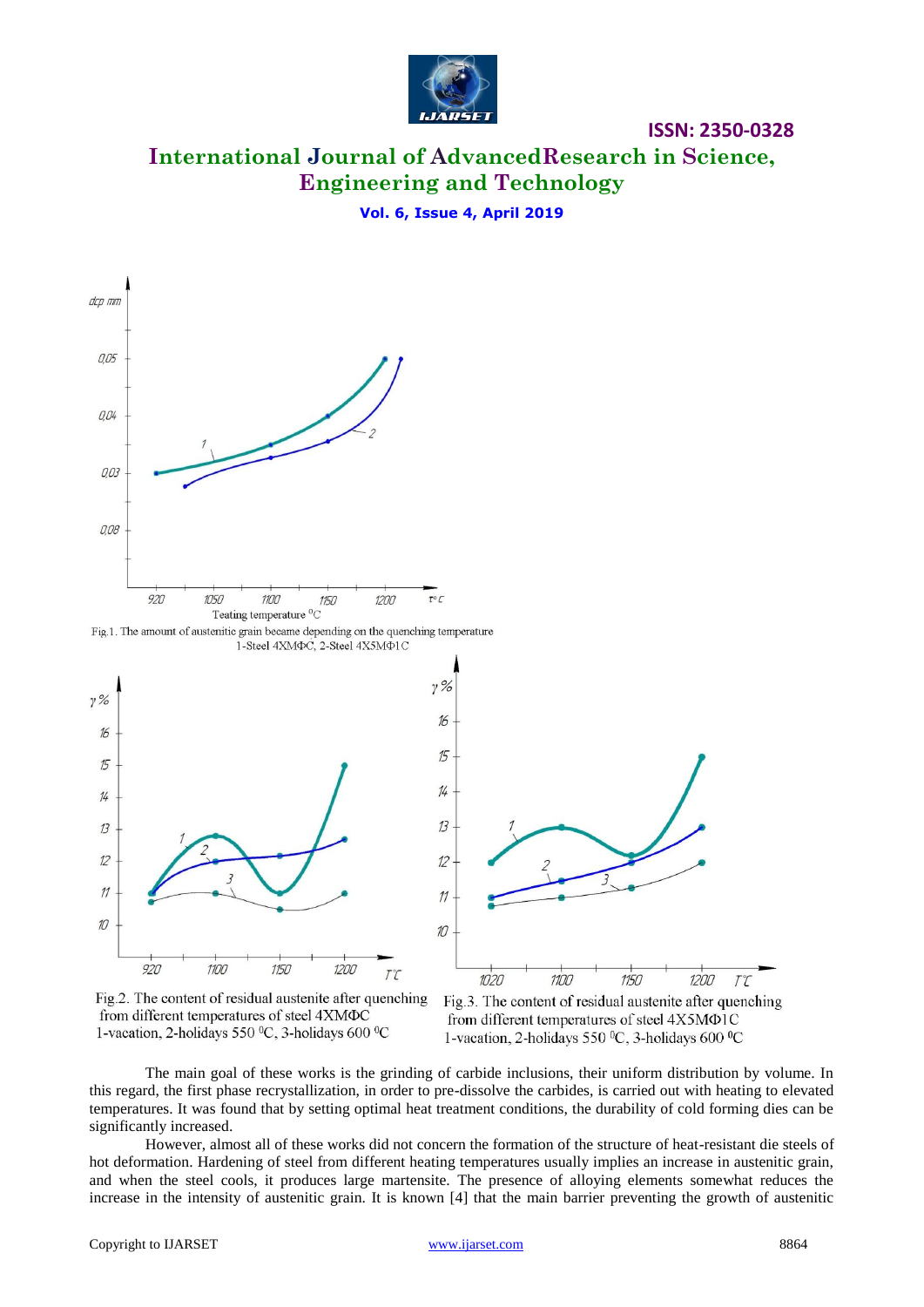

## **International Journal of AdvancedResearch in Science, Engineering and Technology**

### **Vol. 6, Issue 4, April 2019**

grain is insoluble refractory phases. These are mainly carbides and nitrides. The main obstacles to the growth of austenitic grains for the steels under consideration are the carbides of Cr, Mo, V alloying elements. Rapid and accelerated cooling from extreme temperatures during  $\gamma$  -  $\alpha$  transformation leads to the creation of a band structure with chemical micro heterogeneity, the fragmentation of mosaic blocks, the growth of crystal micro-distortions, the growth total dislocation density.

Heat resistant die steels are rather complexly alloyed and form a series of special carbides, the dissociation of which takes place at high temperatures. Therefore, the ranges of extreme temperatures during phase recrystallization may be different.

Carbide formation is associated with the diffusion of carbon atoms and alloying elements in the main phases of hardened martensite steel and residual austenite. Considering the above, the present study set the task to establish the features of structure formation after quenching from extreme temperatures and subsequent tempering of alloyed heatresistant die steels and, on this basis, further develop the thermal hardening regimes of these steels, which significantly increase the tool life of the die tool.

To solve the stated problem, the following questions should be solved:

1. To establish how the extreme temperatures of heating of phase recrystallization of doped heat-resistant steels affect the value of austenitic grain.

2. To establish how the extreme temperatures of quenching and subsequent tempering affect the level of imperfection of the crystalline structure of residual austenite and heat resistance of alloyed heat-resistant steels.

### **II. OBJECTIVE OF STUDY**

Heat-resistant die steels 4ХМФС and 4Х5МФ1С were selected as research objects. The following chemical composition:

| Steel grade  | ⌒<br>◡ | Mn   | c:<br>ນ⊥ | Gr   | Mo   |      | $\sim$<br>ມ | D     |
|--------------|--------|------|----------|------|------|------|-------------|-------|
| 4ХМФС        | 0.40   | 0.50 | 0.50     | 1,50 | 0,90 | 0.40 | 0.025       | 0.025 |
| $4X5M\Phi1C$ | 0,39   | 0.40 | .10      | 5,20 | 1.4  | 0,95 | 0.030       | 0,030 |

Heating for quenching of these steel grades was carried out in salt baths NaCl and BCl2. The heating temperature was varied: for steel 4ХМФС from 920 to 1200 °C, for steel 4Х5МФ1С from 1020 to 1200 °C. Samples of steel 20x20x10 were heated. Heating time 0.3-0.5 min per 1 mm cross section. After heating, the oil was quenched. Then a vacation was held in the range of 550-600  $^0C$  for 1 hour. The state of the fine structure was determined by X-ray. The physical width of the x-ray line was determined by the method of approximation and using correction graphs [5] by determining the ratio of the intensity of the x-ray lines of  $(211)$ -phase and  $(200)$   $\gamma$ -phase after heat treatment, the amount of residual austenite was determined.

The dislocation density was calculated based on the width of the x-ray line (220)

$$
p = \frac{b^2}{2b^2}ctg\,\theta
$$

ρ is the physical width of the x-ray line

b - Burgers vector for metals with a body centered cubic lattice

 $b = 0.25$ 

θ - is the angle of reflection

The filming of x-ray lines was carried out on the installation of DRON-3M

The heat resistance test was carried out on specially prepared samples that underwent various heat treatment conditions by measuring the hardness in a cold state [6].

The prepared samples were subjected to two-hour tempering in a chamber furnace at a given temperature. To measure the hardness used Rockwell hardness tester TK-2.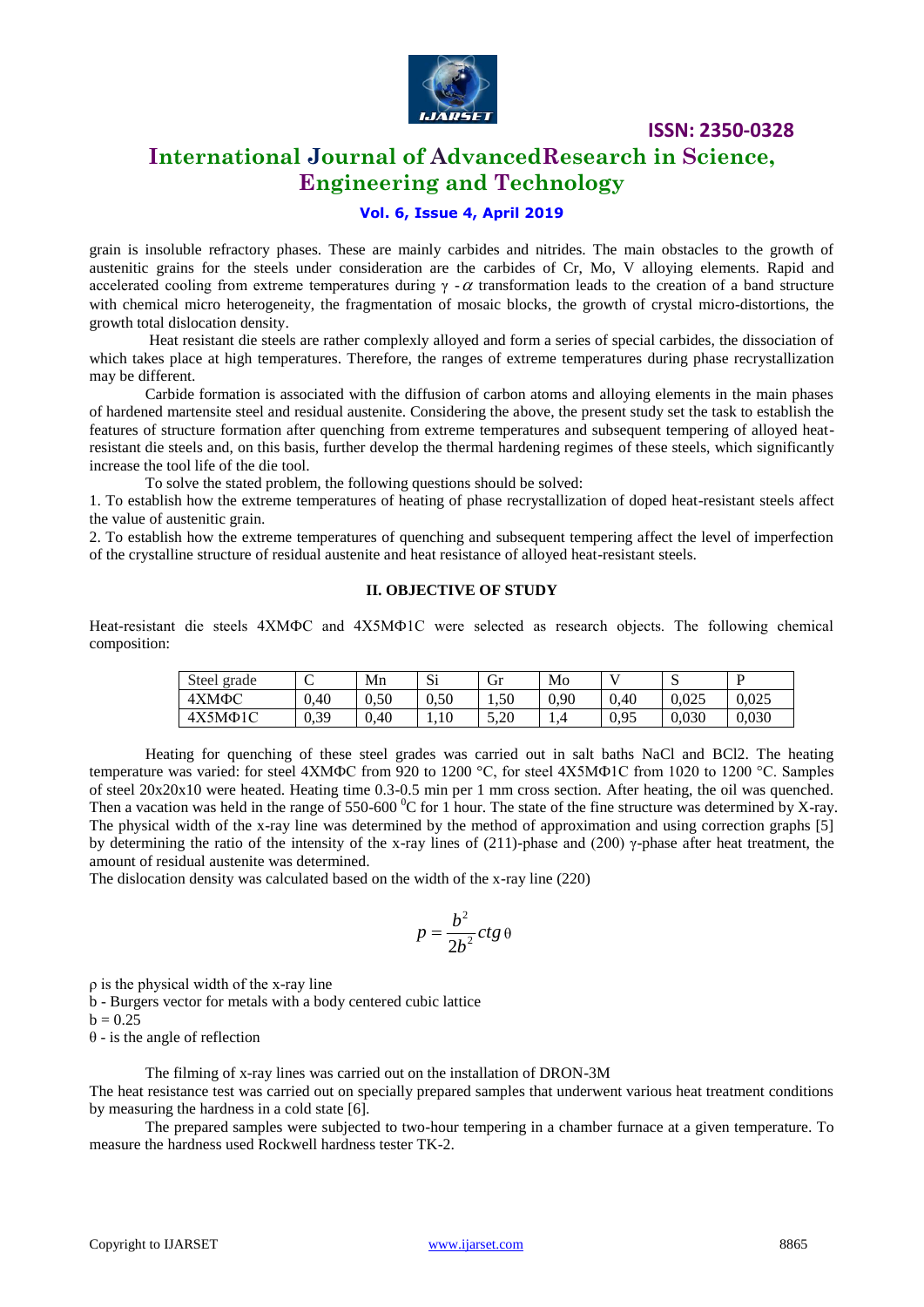

## **ISSN: 2350-0328 International Journal of AdvancedResearch in Science,**

**Engineering and Technology**

**Vol. 6, Issue 4, April 2019**

#### **III. RESULTS**

As a result of the research, it was established that during the hardening of steels, the austenitic grain grows from extreme temperatures [fig. 1]. The austenitic grain reaches its greatest growth at a heating temperature for quenching  $1200 \,^0$ C.

The content of residual austenite in steel 4ХМФС reaches its minimum values when quenched from 920 and 1150 °C with a release of 600 °C. With a 550 °C tempering period, the percentage of residual austenite begins to increase with increasing quenching temperature. During quenching without tempering, the percentage of residual austenite drastically changes depending on the quenching temperature, taking the minimum values at quenching 920 and 1150 °C (11%). Reaching the maximum value during hardening 1200 °C (15%). In steel 4X5MΦ1C, the nature of the curves showing the residual Austinite content is similar to that of steel 4ХМФС [fig. 2.3]. The minimum content of residual austenite is fixed when applying tempering 600 °C maximum during quenching without tempering.

The dislocation density was determined as an integral characteristic of the defectiveness of the crystal structure, which rather strongly affects the wear resistance of steel. Investigation of the effect of heat treatment regimes on the dislocation density [fig.4,5]



Have shown that for both grades of steel the highest possible level of dislocation density is achieved during quenching without tempering. In this case, the extremum of the dislocation density is achieved by applying heating for quenching to temperatures of 1150-1200 °C. When using tempering steel, the dislocation density as a whole falls in comparison with quenching without tempering, but tends to increase with increasing quenching temperature. For steel 4ХМФС, where the preferred modes from the point of view of dislocation density are the following modes: quenching from temperatures of 1150-120  $\rm{^0C}$  0 and tempering 550  $\rm{^0C}$ , and for steel 4X5MΦ 1C hardening from 1150-1200  $\rm{^0C}$  and tempering 600  $^{\circ}$ C. To compare the level of heat resistance, two quenching modes were chosen: [fig. 6.7]